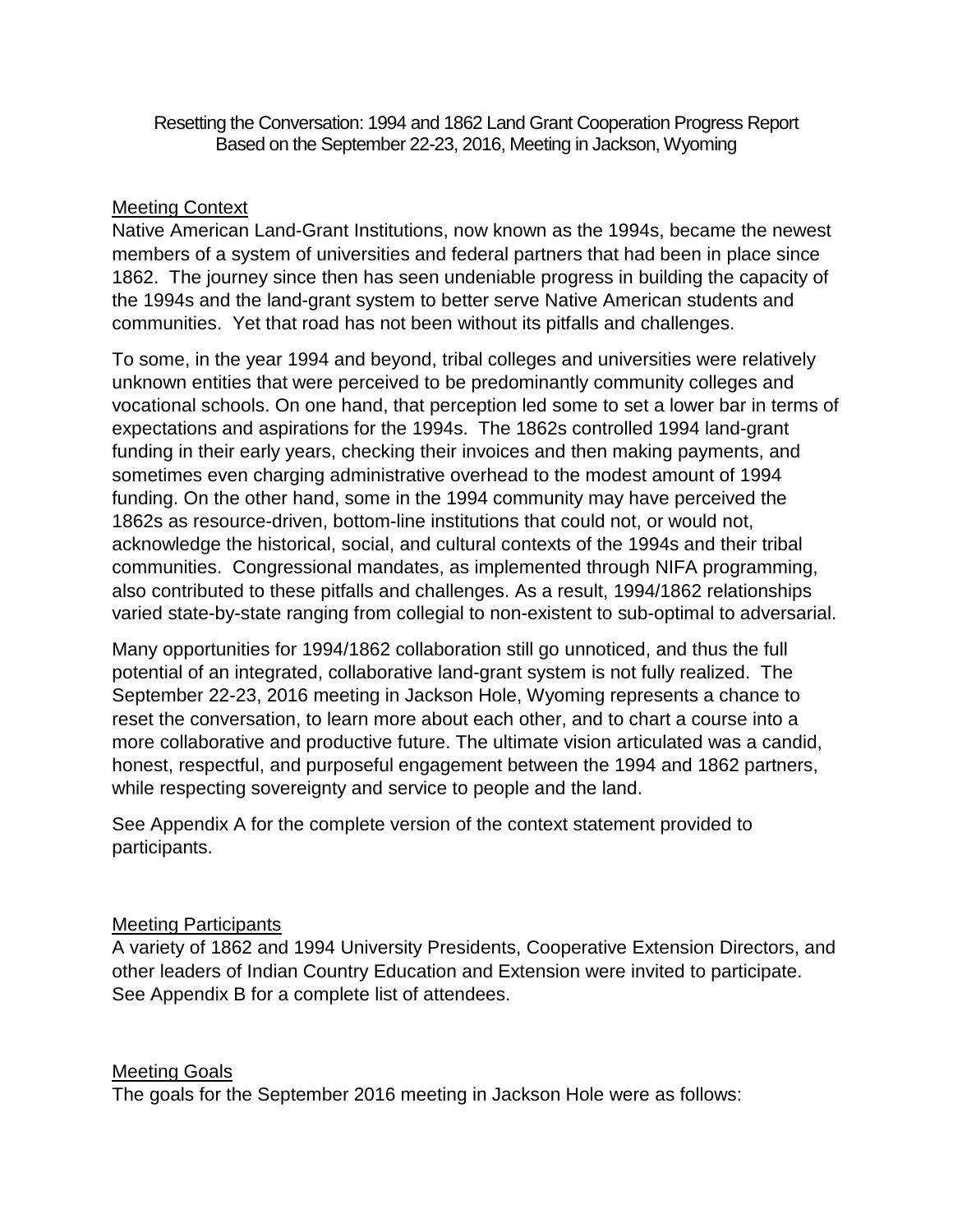- Building relationships and a peer network of land-grant colleagues working in teaching, extension, and research;
- Gaining understanding and knowledge about best practices in 1862/1994 collaboration;
- Identifying opportunities for amplifying collaboration through the discovery of mutual strengths, priorities, resource needs, and strategic objectives of 1862/1994 institutions;
- Developing an action agenda with specific steps toward identified collaborative opportunities and agreed upon measures of progress;
- Identifying a committed group of 1862/1994 representatives that will serve as a "working group" providing strategic and tactical direction; and
- Creating a shared vision for synergistic partnerships, engagement, and success of 1994 and 1862 programs of relevance to Indian Country.

To this end, participants were asked to come to the conference ready to address the following two questions:

- 1) What current barriers must be overcome in order to fully realize the potential of an integrated, collaborative Land-Grant system?
- 2) What are the successes and best practices we can learn from, leverage, replicate, and/or originate to fully realize this potential?

## Meeting Structure and Recap

The meeting occurred during the afternoon of September 22 and the morning of September 23. To foster an open and frank discussion, the group agreed to "Chatham House Rules" and that the action agenda and associated action commitments, rather than the barriers discussed, would be the primary product of the meeting.

The first afternoon session was devoted to discussing barriers that must be traversed between the 1994s and 1862s. These barriers were discussed and put into the following categories: Practices, Culture, Policies, and Resources. Some successful methods of overcoming these barriers, including "work arounds," were also discussed during the course of the afternoon.

During an evening activity, participants were encouraged to reference the discussions of the afternoon but also to consider how actions at all levels could be taken to move beyond barriers through successes and best practices.

The morning session was devoted to creating an action agenda with specific steps toward collaborative opportunities. Participants were assigned into three groups, each with different scopes: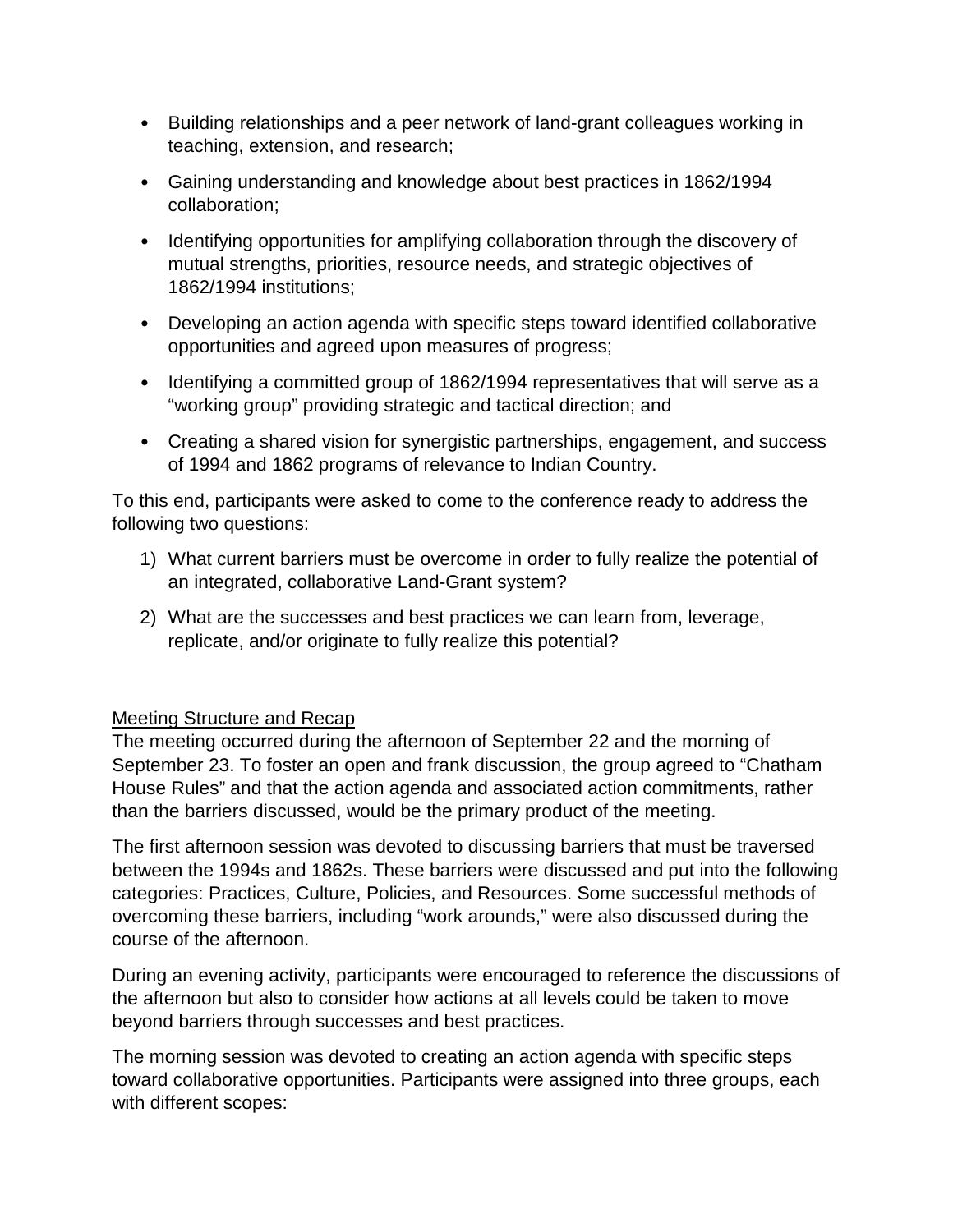- State What actions should be taken to break down inter-institutional barriers among us to improve institution-to-institution relationships and effectiveness?
- Regional What actions should be taken to improve multi-state and regional cooperation among 1994s and 1862s, including situations where a single 1994 or tribe is served by more than one 1862?
- National What nationwide or federal actions should be pursued to help overcome these cultural, policy, and resource challenges?

The State, Regional, and National groups each reported out to the entire group. Based on these reports a list of six high priority items were agreed upon to form an action agenda.

# **High Priority Action Items**

# ACTION ITEM 1:

Pursue stable capacity funding for the 1994 institutions, which is similar to the Hatch/Smith Lever funding utilized by the 1862s and the Evans-Allen/1890 Extension funding utilized by the 1890s. While flexible, this funding could identify, document and utilize, as appropriate, indigenous and sacred knowledge as well as support collections and archives. A priority of this funding would be to allow indigenous knowledge to be blended with western science to the furtherance of both.

## ACTION ITEM 2:

Instill a more positive tribal orientation in NIFA. This could potentially include NIFA:

- Seeking advice from a "Council of Elders" like group comprised of senior tribal members, which could lead to greater involvement in stakeholder input for priority development;
- Reexamining, and revising as appropriate, NIFA's requests for grant applications (RFA) language to create opportunities specifically for work related to the development and deployment of indigenous knowledge to address challenges relevant to tribal populations;
- Increasing NIFA participation in Native American Gatherings (e.g. National Congress of American Indians); and
- Improving technical assistance to 1994 institutions at various levels, including pre- and post-award.

# ACTION ITEM 3:

Pilot a Land Grant University Multi-State/Pan-Jurisdictional Platform that provides a unique regional/multi-state governance structure that provides an equal voice for all member land grant universities. Such a governance platform will offer opportunities for member universities to seek grants based on mutual interests and a blending of indigenous and western science.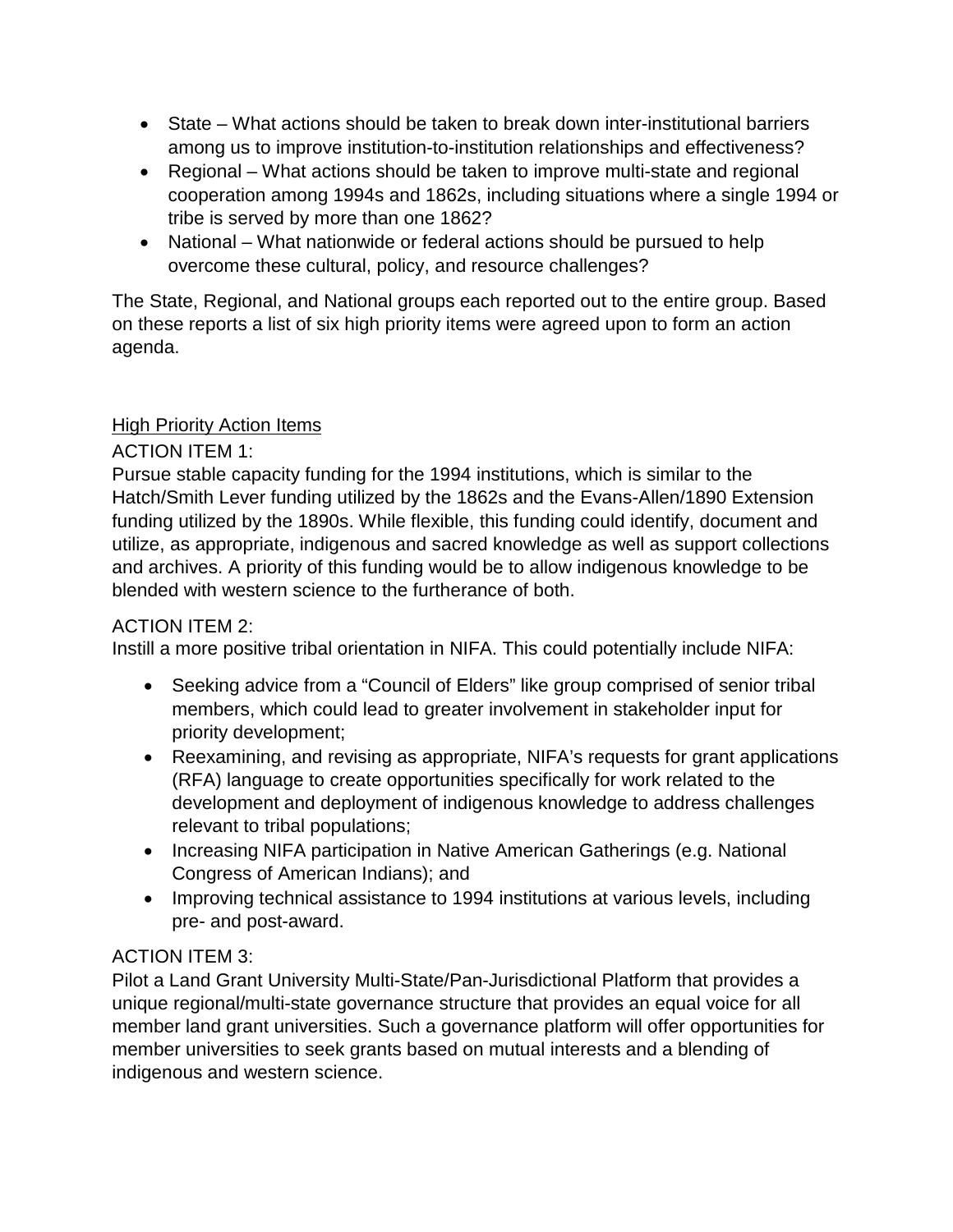### ACTION ITEM 4:

Given the comparatively quick turnover of 1994 University Presidents, provide training and mentorship early in their tenure regarding the land grant university mission.

#### ACTION ITEM 5:

Develop more opportunities for 1994s and 1862s to gather, plan, and coordinate their work in support of tribal members. This could take the form of a partnership at the multistate or multi-institutional level.

#### ACTION ITEM 6:

Develop clearinghouse positions and/or duties at the regional or state level to encourage linkages between the 1994s and 1862 positions. In states with many 1994s, this could be a single person at the 1862 institution that serves in a tribal relations role or a joint 1994-1862 appointment. However, some groups of states may want to cooperate on a multi-state effort.

### Working Groups

Appendix C contains a list of attendees that expressed an interest in pursuing the high priority action items as a part of a working group. This list also denotes the original break out group that the participant was involved in.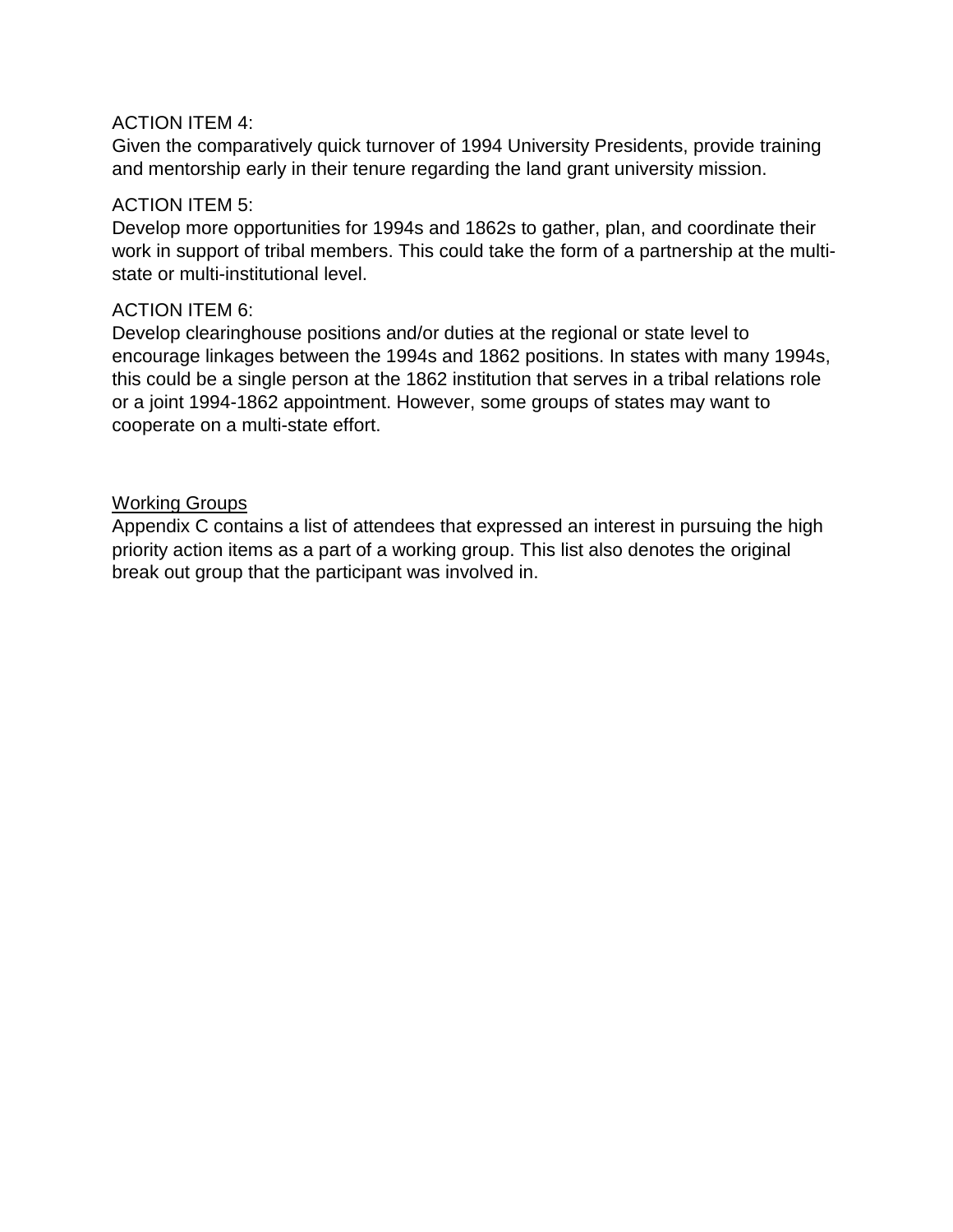# Appendix A – Meeting Context Statement (written by John Phillips, FALCON Executive Director)

It has been approximately 22 years since the Equity in Education Land-Grant Status Act of 1994 provided land-grant status to tribal colleges and universities. Now known as the 1994s, these Native American-serving institutions became the newest members of a system of universities and federal partners that had been in place since 1862. The journey since then has seen undeniable progress in building the capacity of the 1994s and the land-grant system to better serve Native American students and communities. Yet that road has not been without its pitfalls and challenges. On September 22-23, 2016, a facilitated conversation will take place, which will, in part, seek to create a shared vision for partnerships, engagement, and success of 1994 and 1862 programs of relevance to Indian Country. As we prepare for that meeting, it serves us well to frame our conversations by acknowledging the past, understanding the present, and aspiring to a successful future.

In the early 1990s, as NIFA and the land-grant system prepared to welcome the 1994s, understandably there were many questions and few answers. To some, tribal colleges and universities were relatively unknown entities that were perceived to be predominately community colleges and vocational schools. While there may have been some truth to that perception, it led some to set a lower bar in terms of expectations and aspirations for the 1994s. 1862s controlled 1994 land-grant funding in their early years, checking their invoices and then making payments, and sometimes even charging administrative overhead to the modest amount of 1994 funding. Even today, Congress still mandates that 1994 research grants must be conducted in partnership with an 1862 or 1890 land-grant institution (or most recently with ARS and Forest Service units and schools of Forestry).

On the other hand, some in the 1994 community may have perceived the 1862s as resource-driven, bottom-line institutions that could not, or would not, acknowledge the historical, social, and cultural contexts of the 1994s and their tribal communities. 1994/1862 relationships varied state-by-state, proving that perception to be both true and untrue. Some 1994s and 1862s have had long-standing productive collaborative relationships while others have not. In some cases, collegial faculty-to-faculty relationships developed into effective 1994/1862 collaborative programming in teaching, extension and research. In other instances, relationships were nonexistent or even adversarial, where competition for limited federal and state resources defined the playing field. We still see this dichotomy today in some states, albeit in less sharp features.

USDA (specifically NIFA), and by extension, Congress, has also played a major role in shaping the architecture of the 1994/1862 relationship. Funding for 1994 teaching, extension and research were first appropriated in separate fiscal years (teaching in 1996, extension in 1997, research in 2000), so 1994 land-grant programming was established piecemeal and often lacked the benefit of strategic and institutional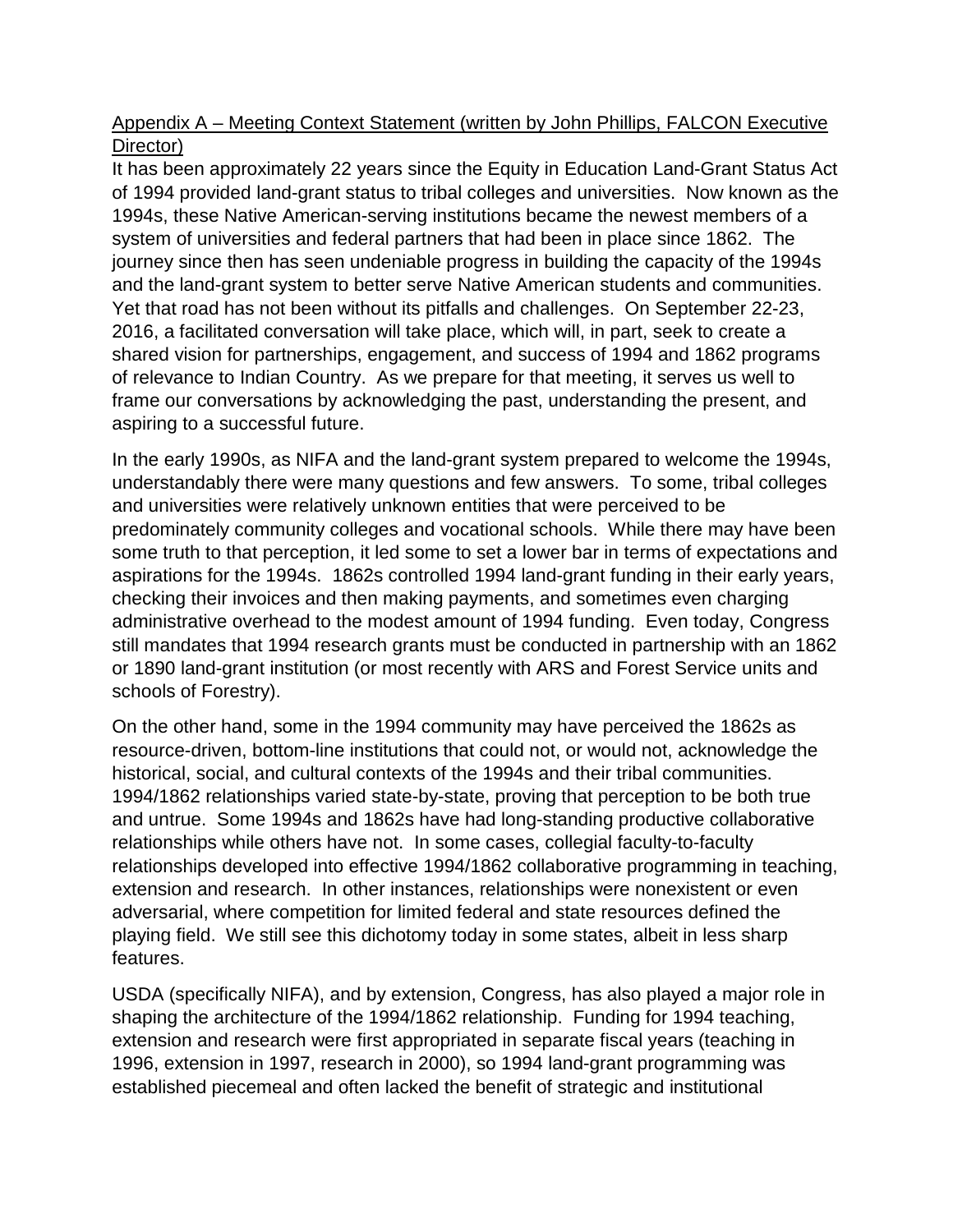planning. Thus, 1994/1862 relationships were often borne out of short-term necessity and project-by-project—and not with institutional leadership, particularly, the deans and presidents, who could help promote more strategic thinking.

Today, we see how that 22-year history has shaped the current situation. The 1994s were, and still are, a diverse mix of institutions, representing different histories, cultural orientations, and organizational structures. Each 1994's journey has led them to their own unique place within the land-grant system, and they have developed widely varying degrees of institutional capacity to deliver on their land-grant mission and to collaborate productively with their 1862 counterparts. There are still some perceptions among the 1994s and the 1862s that are based on incomplete information, and those can lead to policies or positions that are counterproductive. Structural issues such as legislative mandates and congressional funding line-items serve to separate rather than integrate the land-grant system. Yet, many 1862/1994 relationships, new and old, continue to be productive and mutually beneficial.

There is much more work to do. Many opportunities for 1994/1862 collaboration still go unnoticed, and thus the full potential of an integrated, collaborative land-grant system is not fully realized. Ultimately, the people and communities that these land-grant institutions serve do not receive the full benefits of the land-grant system. The September 22-23, 2016 meeting represents a chance to reset the conversation, to learn more about each other, and to chart a course into a more collaborative and productive future. Your participation will be critical to discovering what that future can be, as well as acknowledging and learning from the past and the present. By such candid, honest, respectful, and purposeful engagement between the 1994 and 1862 partners while respecting sovereignty, we hope all of us succeed in our efforts to serve the people and the land.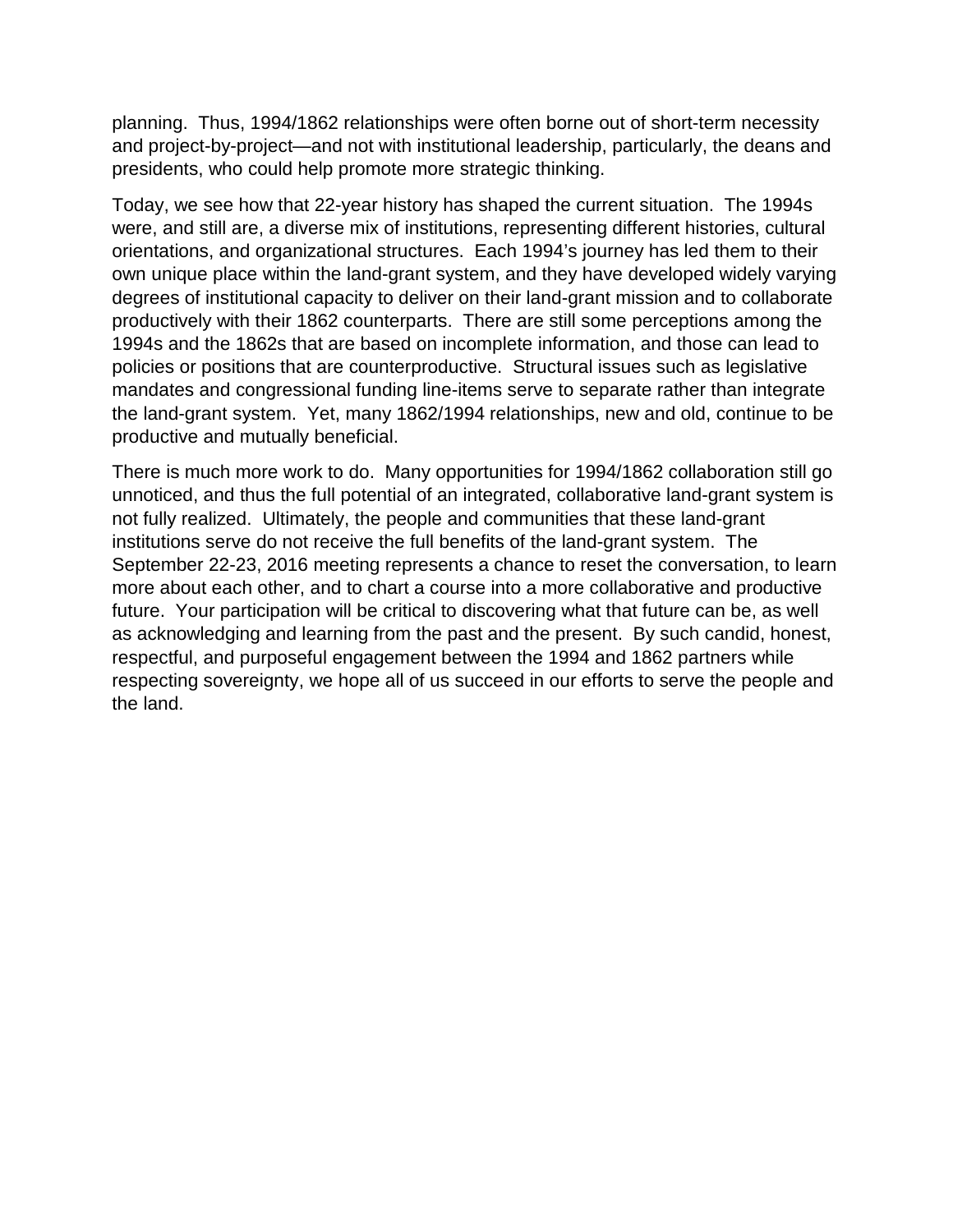| First          | Last            | Institution                                   |
|----------------|-----------------|-----------------------------------------------|
| Larry          | Anderson        | Fond du Lac Tribal and Community College      |
| Pat            | Aune            | <b>United Tribes Technical College</b>        |
| Jeff           | <b>Bader</b>    | Montana State University                      |
| <b>Chris</b>   | Boerboom        | North Dakota State University                 |
| Jon            | <b>Boren</b>    | <b>New Mexico State University</b>            |
| Daryl          | <b>Buchholz</b> | <b>Kansas State University</b>                |
| Charlene       | Charr           | <b>Institute of American Indian Arts</b>      |
| <b>Thomas</b>  | Coon            | <b>Oklahoma State University</b>              |
| Carrie Ann     | Duafala         | Cankdeska Cikana Community College            |
| Barry          | Dunn            | South Dakota State University                 |
| Virgil         | <b>Dupuis</b>   | Salish Kootenai College                       |
| Bev            | Durgan          | University of Minnesota                       |
| Nancy          | Garcia          | Southwestern Indian Polytechnic Institute     |
| Timothy        | Grosser         | <b>NIFA</b>                                   |
| James          | Hafer           | <b>Chief Dull Knife College</b>               |
| Gary           | Halvorson       | <b>Sitting Bull College</b>                   |
| <b>Mike</b>    | Harrington      | <b>Western Agriculture Experiment Station</b> |
|                |                 | <b>Directors</b>                              |
| Chuck          | Hibberd         | University of Nebraska                        |
| William        | Hoffman         | <b>NIFA</b>                                   |
| Dan            | Kinsey          | Aaniiih Nakoda College                        |
| <b>Brian</b>   | Kowalkowski     | College of the Menominee Nation               |
| Tara           | <b>Kuipers</b>  | University of Wyoming                         |
| <b>Benita</b>  | Litson          | Dine' College                                 |
| Amber          | Marlow          | Lac Courte Oreilles Ojibwa Community          |
|                |                 | College                                       |
| Kelly          | <b>Nipp</b>     | Leech Lake Tribal College                     |
| Oltrogge       | <b>Mike</b>     | Nebraska Indian Community College             |
| <b>Barbara</b> | Petty           | University of Idaho                           |
| John           | Phillips        | <b>FALCON</b>                                 |
| Sonny          | Ramaswamy       | National Institute of Food and Agriculture    |
| Kathay         | Rennels         | <b>Colorado State University</b>              |
| Fred           | Schlutt         | University of Alaska                          |
| Amanda         | Sialofi         | Ilisagvik College                             |
| Craig          | Smith           | Fort Peck Community College                   |
| Randy          | Smith           | Sisseton Wahpeton College                     |
| Char           | Spruce          | Keweenaw Bay Ojibwa Community College         |
| <b>Nate</b>    | St. Pierre      | <b>Stone Child College</b>                    |
| Lou            | Swanson         | <b>Colorado State University</b>              |
| Teegerstrom    | Trent           | University of Arizona                         |
| Henry          | Thompson        | <b>Chief Dull Knife College</b>               |
| Glen           | Whipple         | University of Wyoming                         |
| Janyce         | Woodard         | <b>Little Priest Tribal College</b>           |

Appendix B – Meeting Participants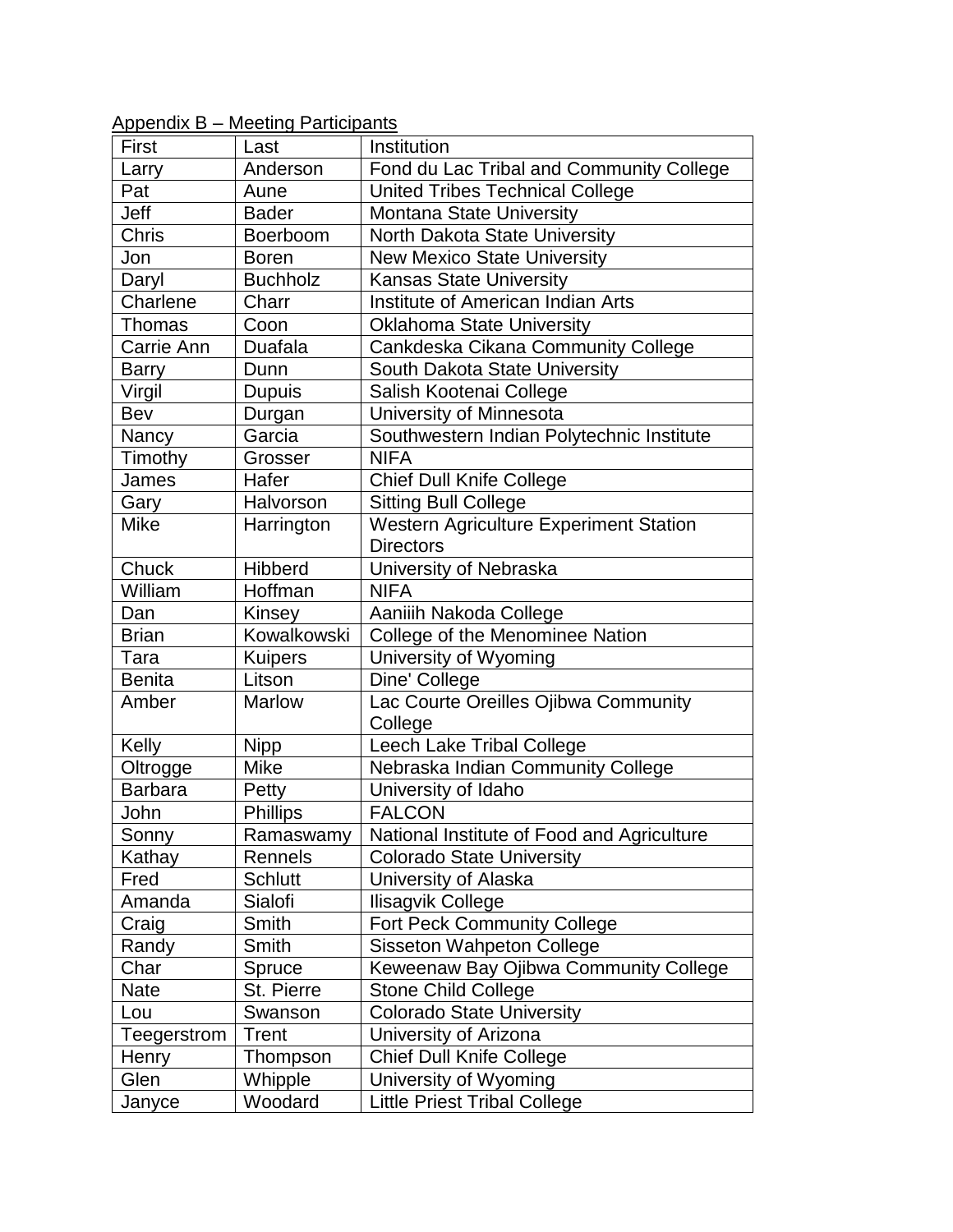| First | ∟ast  | Institution                        |
|-------|-------|------------------------------------|
| Steve | Yanni | <b>Bay Mills Community College</b> |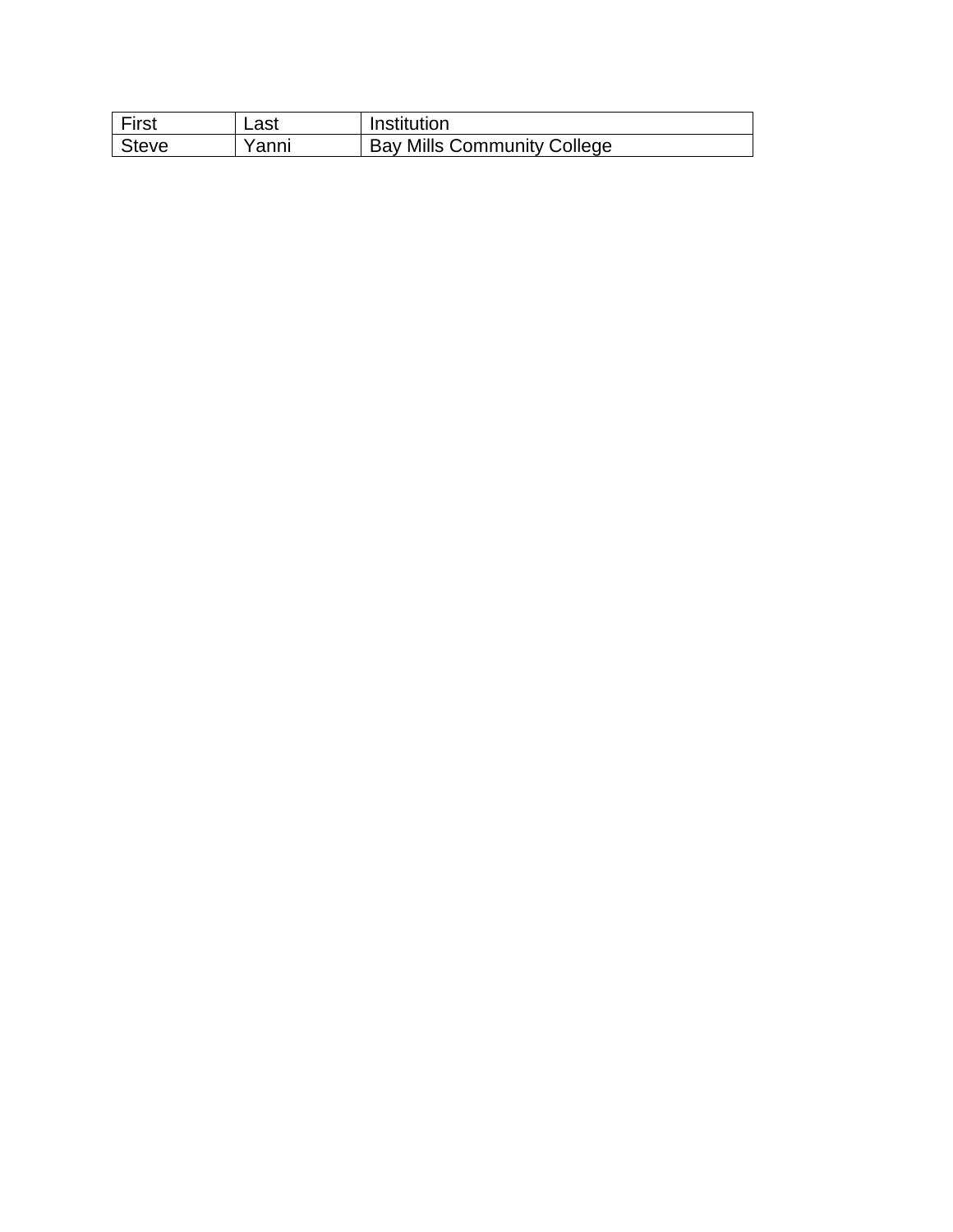# Appendix C – Follow up commitments Follow-Up Commitments

## National Scope Group

| <b>Name and Institution</b>                         | <b>Specific Project Area</b>                                                                                                    |
|-----------------------------------------------------|---------------------------------------------------------------------------------------------------------------------------------|
| Mike Harrington, WAAESD                             | <b>Farm Bill</b>                                                                                                                |
| Mike Oltrogge, Nebraska Indian CC                   | <b>Farm Bill</b><br><b>Tribal Orientation of NIFA</b>                                                                           |
| Barry Dunn, South Dakota State<br><b>University</b> | Willing to help with any of the priority<br>areas                                                                               |
| <b>Chuck Hibberd, University of Nebraska</b>        | Farm Bill<br><b>Pilot Project for Land Grant Platform</b><br>Joint 1862-1994 appointments                                       |
| Nate St. Pierre, Stone Child                        | Willing to help with any of the priority<br>areas                                                                               |
| Steve Yanni, Bay Mills CC                           | Farm Bill<br><b>Partnership Conference</b>                                                                                      |
| Pat Aune, United Tribes Technical<br>College        | Joint 1862-1994 appointments<br><b>Training Opportunities</b>                                                                   |
| Tom Coon, Oklahoma State University                 | <b>Pilot Project for Land Grant Platform</b><br><b>Tribal Orientation of NIFA</b><br>Training Opportunities / "Linker" position |
| Benita Litson, Dine` College                        | <b>Tribal Orientation of NIFA</b><br>Pilot Project for Land Grant Platform<br>Partnership conference (regional OR<br>national)  |
| Virgil Dupuis, Salish Kootenai College              | <b>Farm Bill</b><br><b>Reviewing RFA processes</b><br>Partnership conference (regional OR<br>national)                          |
| Trent Teegerstrom, University of Arizona            | Pilot Project for Land Grant Platform<br><b>Farm Bill</b><br>Joint Appointments<br>Training Opportunities / "Linker" position   |

# Regional Scope Group

| <b>Name and Institution</b>                | <b>Specific Project Area</b>                              |
|--------------------------------------------|-----------------------------------------------------------|
| <b>Bev Durgan, University of Minnesota</b> | Opportunities for regional training,<br>conferences, etc. |
| James Hafer, Chief Dull Knife College      | Willing to help with any of the priority<br>areas         |